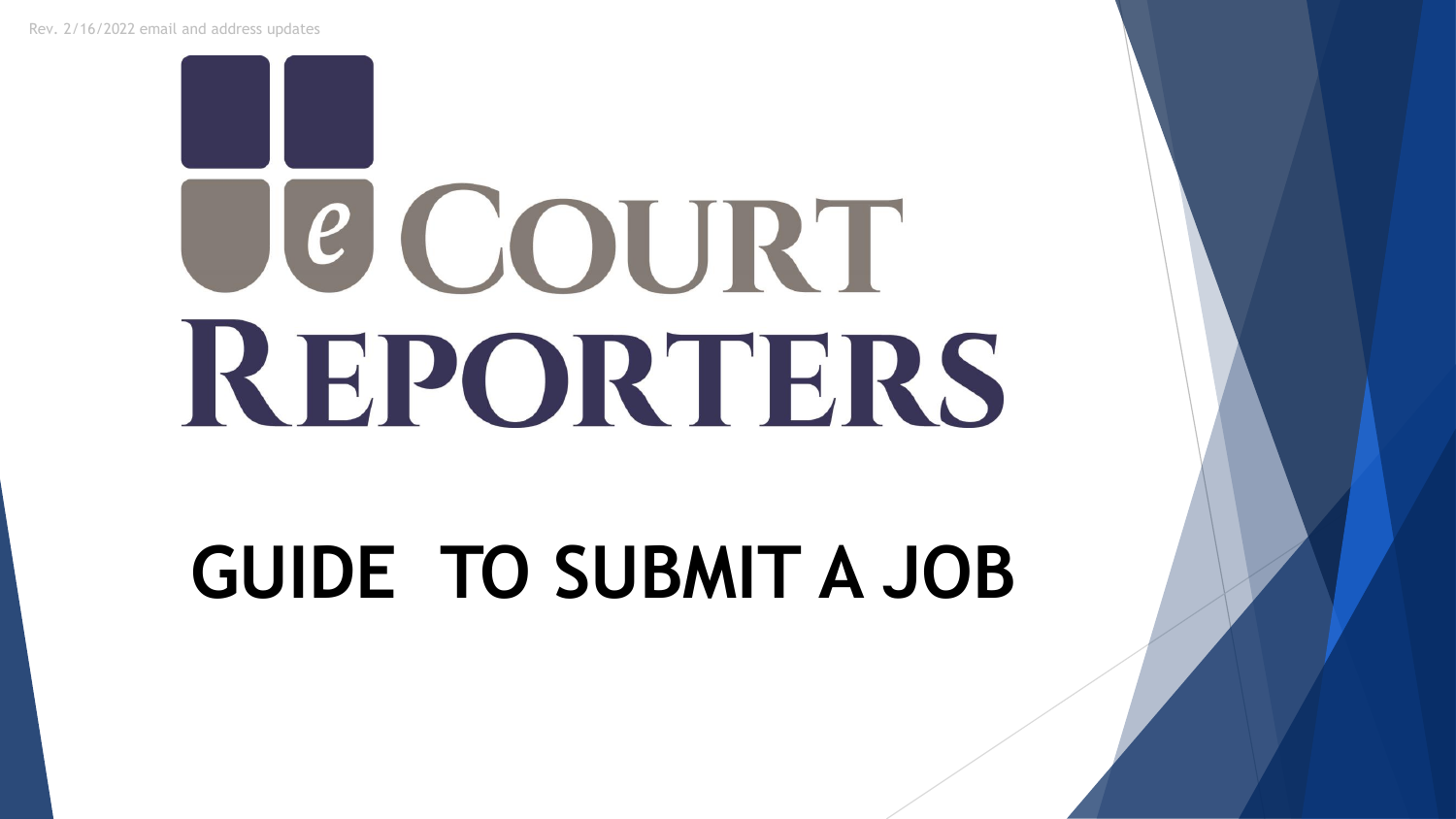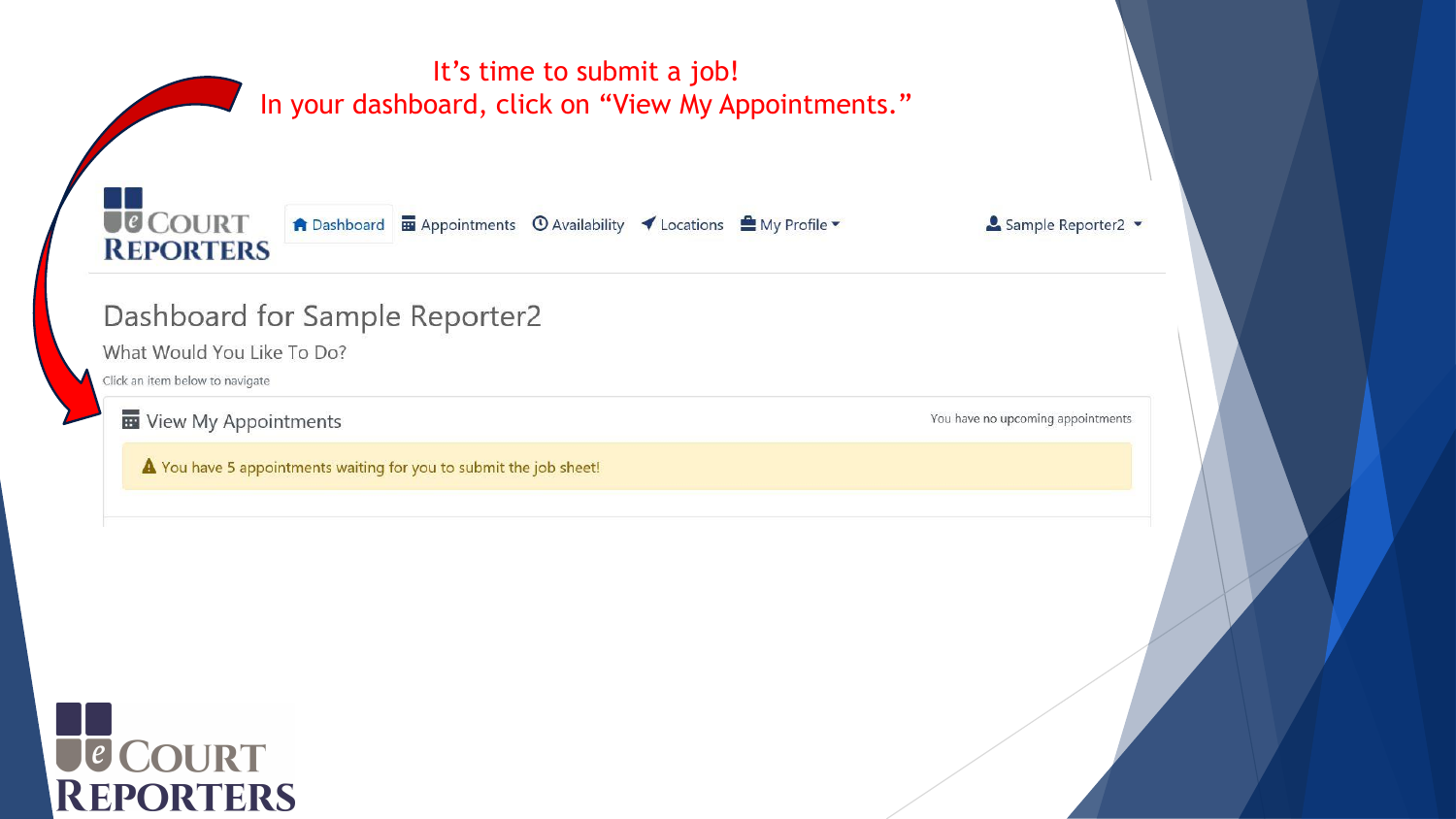|                                    |                              |                |                    | Under "Status," locate "Waiting for Submission" and click on the job icon $\odot$ |                              |  |
|------------------------------------|------------------------------|----------------|--------------------|-----------------------------------------------------------------------------------|------------------------------|--|
| <b>UCCOURT</b><br><b>REPORTERS</b> |                              |                |                    | <b>Recistiquier</b>                                                               | Sample Reporter2 -           |  |
| Appointments                       |                              |                |                    |                                                                                   |                              |  |
| Show 10 $\bullet$ entries          |                              |                |                    | Search:                                                                           |                              |  |
| ID <sup>1</sup> Date               | $11$ To<br>$\downarrow$ From | 11 Type        | 11 Name<br>11      | <b>Status</b>                                                                     | $\sqrt{1}$<br><b>Actions</b> |  |
| 3/22/2019                          | 10:00 AM<br>3:00 PM          | Court Reporter | Sample Attorney101 | <b>Waiting for Submission</b>                                                     | ◉                            |  |
|                                    |                              |                |                    |                                                                                   |                              |  |
|                                    |                              |                |                    |                                                                                   |                              |  |
|                                    |                              |                |                    |                                                                                   |                              |  |
|                                    |                              |                |                    |                                                                                   |                              |  |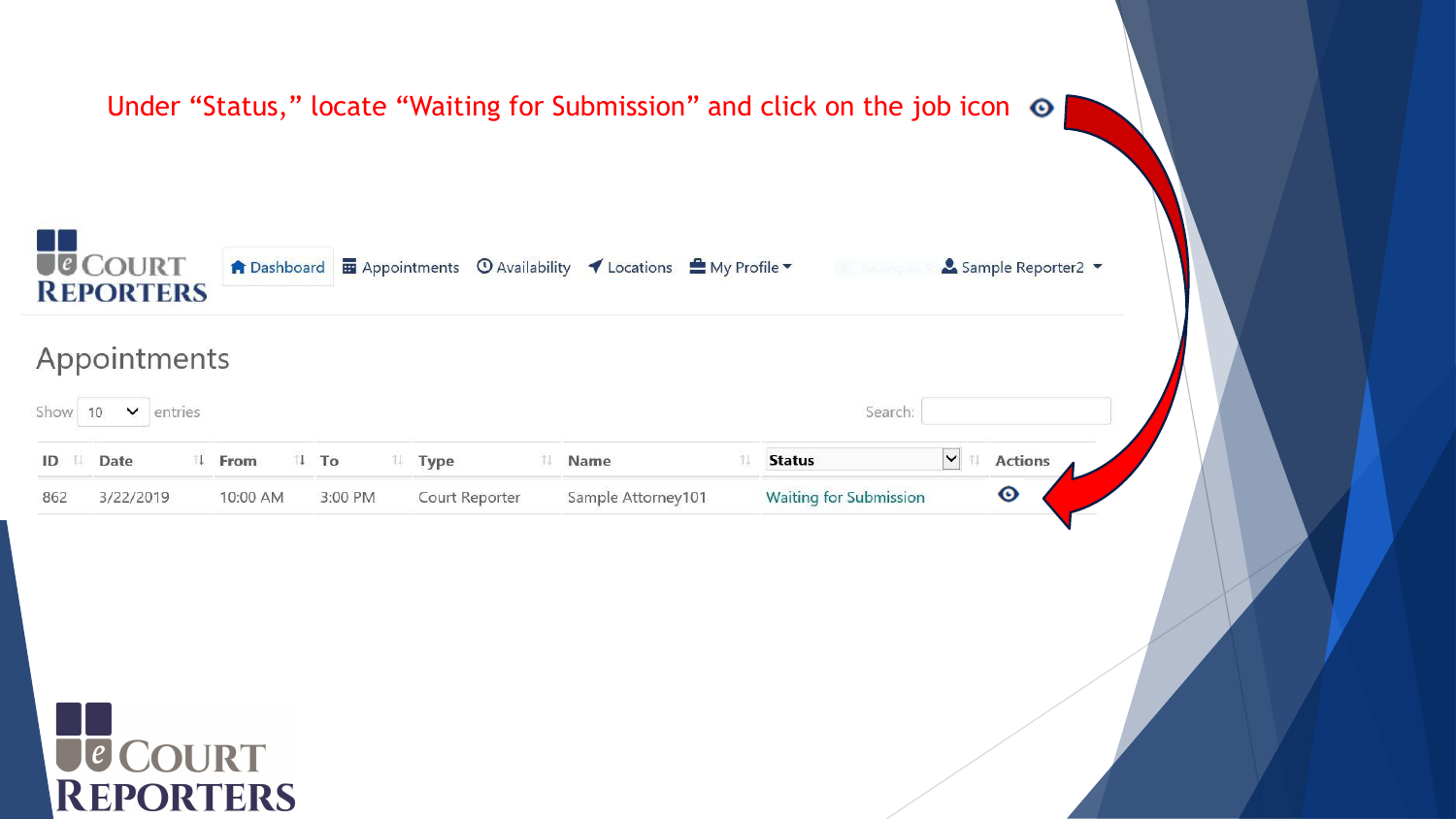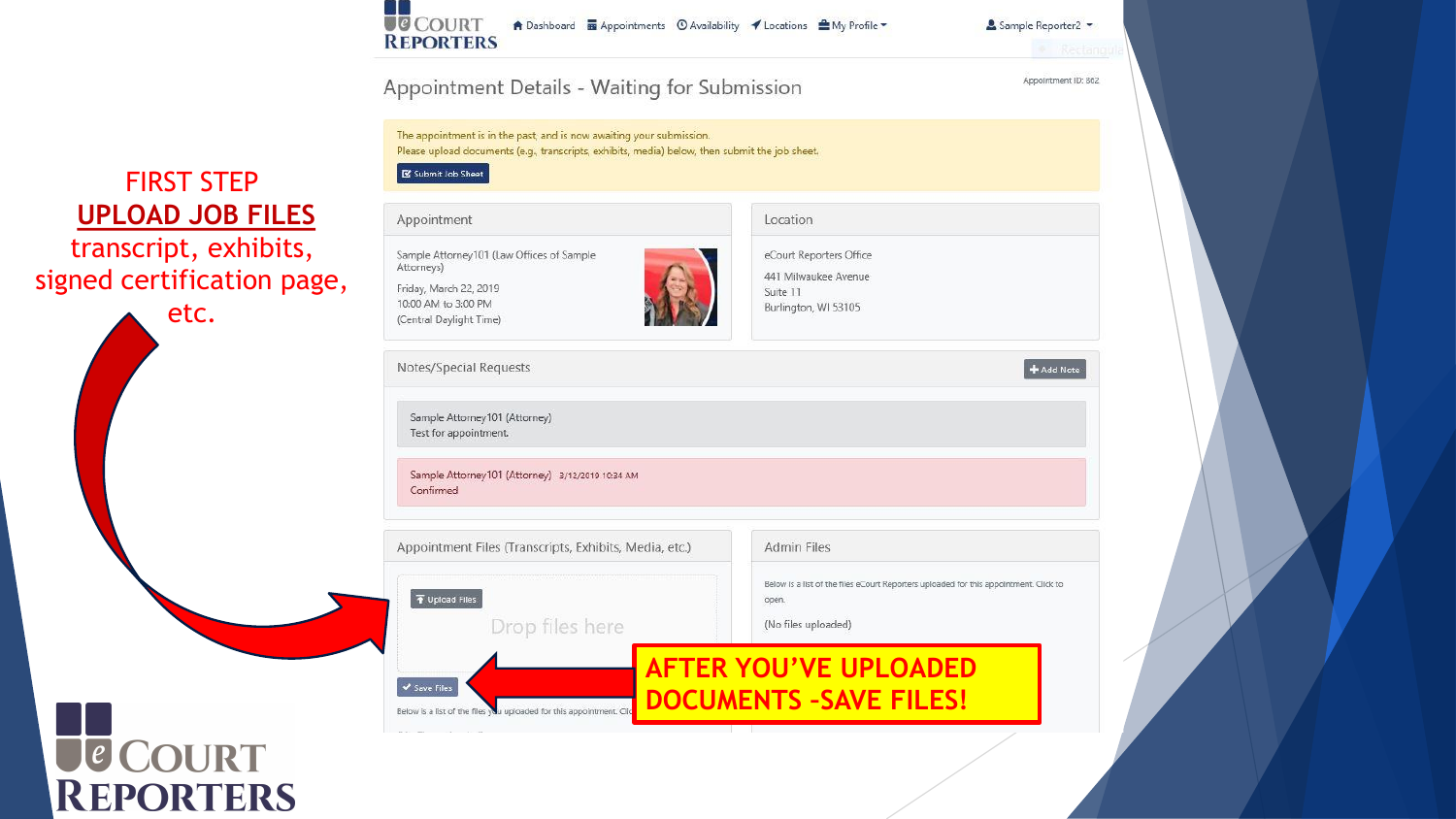For security and confidentiality, always communicate with the scheduler through the portal. Click on "+Add Note" section to do so. They will receive an automatic notification that you added the note.

| Appointment Details - Waiting for Submission                                                                                                                                               |                                                                                     | Appointment ID: 862 |
|--------------------------------------------------------------------------------------------------------------------------------------------------------------------------------------------|-------------------------------------------------------------------------------------|---------------------|
| The appointment is in the past, and is now awaiting your submission.<br>Please upload documents (e.g., transcripts, exhibits, media) below, then submit the job sheet.<br>Submit Job Sheet |                                                                                     |                     |
| Appointment                                                                                                                                                                                | Location                                                                            |                     |
| Sample Attorney101 (Law Offices of Sample<br>Attorneys)<br>Friday, March 22, 2019<br>10:00 AM to 3:00 PM<br>(Central Daylight Time)                                                        | eCourt Reporters Office<br>441 Milwaukee Avenue<br>Suite 11<br>Burlington, WI 53105 |                     |
| Notes/Special Requests                                                                                                                                                                     |                                                                                     | + Add Note          |
| Sample Attorney101 (Attorney)<br>Test for appointment.                                                                                                                                     |                                                                                     |                     |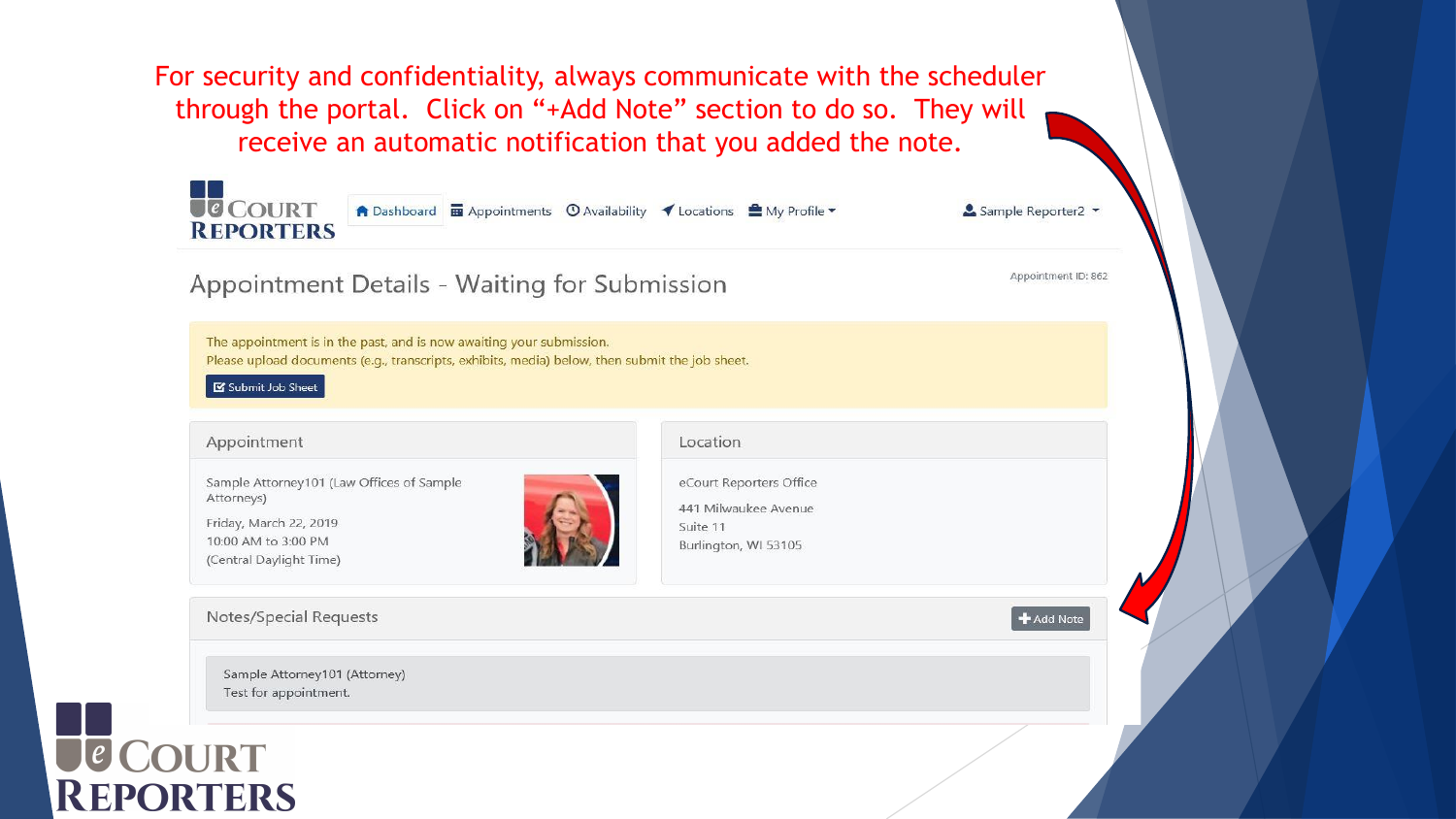#### Complete all required fields (\*)

**U**COURT ↑ Dashboard na Appointments © Availability *I* Locations A My Profile **REPORTERS** 

#### Job Sheet for Completed Appointment

**Requested Appointment** Date Friday, March 22, 2019 from 10:00 AM to 3:00 PM Central Daylight Time Sample Attorney101, Law Offices of Sample Attorneys With eCourt Reporters Office, 441 Milwaukee Avenue, Suite 11, Burlington, WI 53105 Location

#### If more than one deponent, click "Add Deponent."

**Actual Appointment** Date \* Start Time\* End Time\* Case Name / Number\*  $\odot$ 畐 03/22/2019 10:00 AM  $\circ$ 3:00 PM Deponents Enter deponent information below. If there were no deponents: Ø Remove All Deponents For This Job **First Name Last Name Start Time End Time Exhibit Numbers**  $\odot$  $\circ$ Exhibit Numbers 3:00 PM First Name Last Name 10:00 AM **O** Add Deponent **TE COURT<br>REPORTERS** 

Sample Reporter2 -

Job ID: 862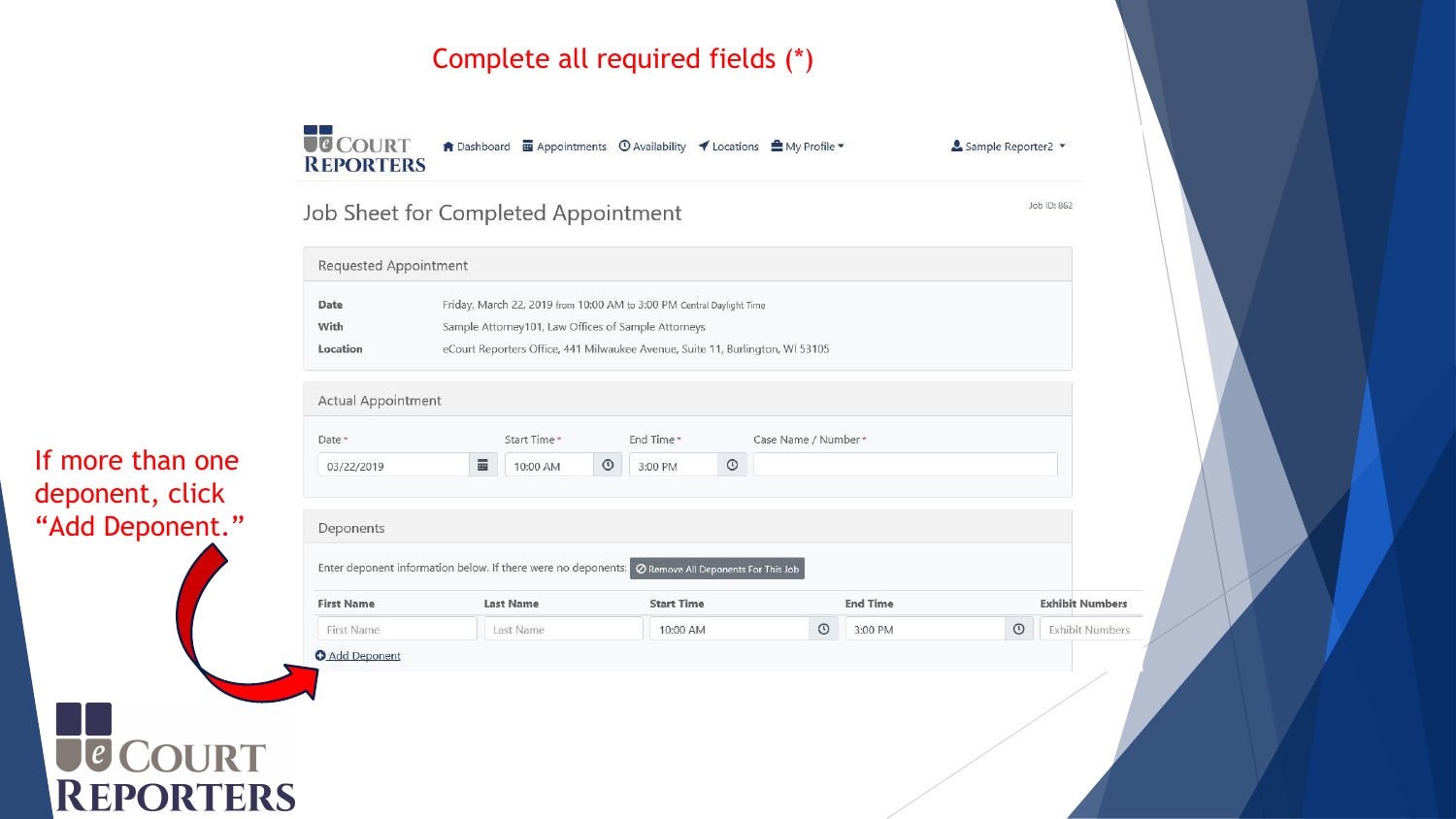## Order #1 (original transcript) – Complete all required fields (\*)

|                                           | Order #1: Original Transcript and First Copy |                                                              |                                    |                    |              |                               |                | Order Total: \$164.97 |
|-------------------------------------------|----------------------------------------------|--------------------------------------------------------------|------------------------------------|--------------------|--------------|-------------------------------|----------------|-----------------------|
|                                           | Firm *                                       |                                                              |                                    |                    |              |                               |                |                       |
|                                           | Law Offices of Sample Attorneys              |                                                              |                                    |                    |              |                               |                |                       |
|                                           | Attorney*                                    |                                                              |                                    | Phone Number*      |              | Email Address                 |                |                       |
|                                           | Sample                                       | Attorney101                                                  |                                    | $(555) 555 - 5555$ |              | sampleattorney101@example.com |                |                       |
|                                           | Address *                                    |                                                              | State *                            |                    | City *       |                               | Zip Code *     |                       |
|                                           | 441 Milwaukee Avenue                         | Suite 11                                                     | Wisconsin                          | $\blacktriangle$   | Burlington   |                               | 53105-         |                       |
| Add additional services<br>implemented at | Original Transcript Signature                | G Signature Waived C Read & Sign Original C Read & Sign Copy |                                    |                    |              |                               |                |                       |
| proceeding.<br>For example: expedite      | Are there exhibits?                          | $\circ$ Yes $\circ$ No                                       |                                    |                    | Required!    |                               |                |                       |
| or rough draft service.                   | <b>Service</b>                               | <b>Notes</b>                                                 |                                    |                    |              | Price Unit                    | Quantity       | Total                 |
|                                           | Initial Appearance Fee                       | Enter notes about Initial Appearance Fee                     |                                    |                    |              | \$99.99 fixed                 | $\mathbf{1}$   | \$99.99 Ⅲ             |
|                                           | Hourly Rate                                  | Enter notes about Hourly Rate                                |                                    |                    |              | \$59.99 hourly                | $\mathbf{1}$   | \$59.99 亩             |
|                                           | Original Transcript and 1 Copy               | Enter notes about Original Transcript and 1 Copy             |                                    |                    |              | \$4.99 per page               | $\overline{1}$ | \$4.99 面              |
|                                           | <b>Transcript Formats Ordered</b>            | Print Full Size<br>Print Condensed                           | Email Full Size<br>Email Condensed |                    | ASCII<br>PTX |                               |                |                       |
|                                           | <b>O</b> Add Service                         |                                                              |                                    |                    |              |                               |                |                       |
|                                           |                                              |                                                              |                                    |                    |              | Add correct page quantity.    |                |                       |
| JE COURT<br>REPORTERS                     |                                              |                                                              |                                    |                    |              | (Default quantity is 1 page.) |                |                       |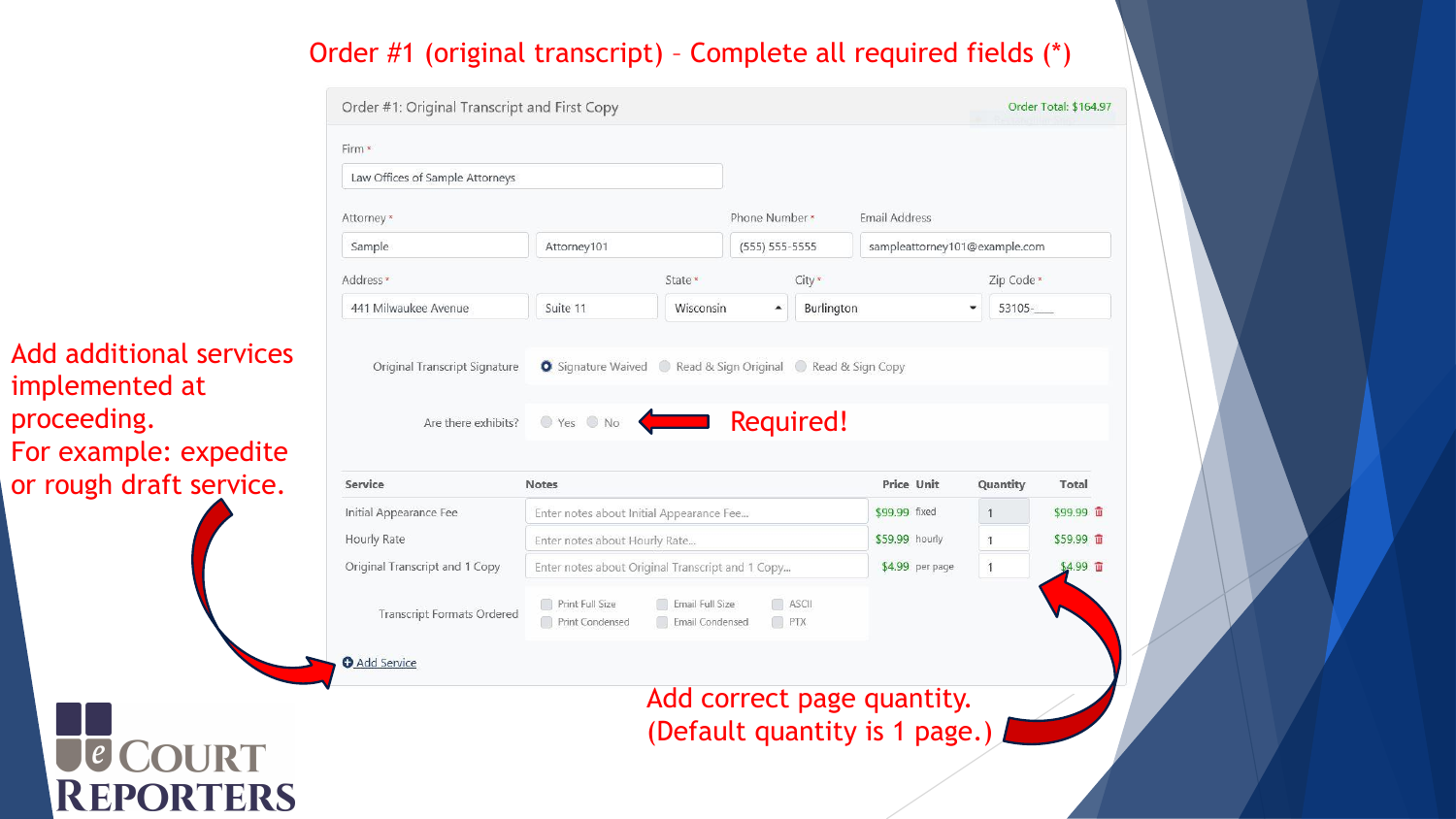## Order #2 (copy transcript) – Complete all required fields (\*)

|                 | Firm Name                                                                                                                                                        |                                    |                                    |                                |               |                 |                                            |          |                  |
|-----------------|------------------------------------------------------------------------------------------------------------------------------------------------------------------|------------------------------------|------------------------------------|--------------------------------|---------------|-----------------|--------------------------------------------|----------|------------------|
|                 | Attorney *                                                                                                                                                       |                                    |                                    | Phone Number*<br>Email Address |               |                 |                                            |          |                  |
|                 | First Name                                                                                                                                                       | Last Name                          |                                    | (999) 999-9999                 |               | Email Address   |                                            |          |                  |
|                 | Address *                                                                                                                                                        |                                    | State *                            |                                | City *        |                 | Zip Code *                                 |          | If original only |
|                 | 1234 Main St                                                                                                                                                     | Apt, suite, floor                  | Select a State                     | $\overline{\phantom{a}}$       | Select a City |                 |                                            |          | and no copy      |
|                 | Service                                                                                                                                                          | <b>Notes</b>                       |                                    |                                |               | Price Unit      | Quantity                                   | Total    | order, delete    |
|                 | Copy Transcript                                                                                                                                                  | Enter notes about Copy Transcript  |                                    |                                |               | \$1.99 per page | 4                                          | \$1.99 亩 | second copy      |
| add another     | <b>Transcript Formats Ordered</b>                                                                                                                                | Print Full Size<br>Print Condensed | Email Full Size<br>Email Condensed | ASCII<br>PTX                   |               |                 |                                            |          | segment.         |
| by order, click | <b>O</b> Add Service                                                                                                                                             |                                    |                                    |                                |               |                 |                                            |          |                  |
| dd Order."      | Add Order<br>roduction                                                                                                                                           |                                    |                                    |                                |               |                 | Total Cost for Services Provided: \$166.96 |          |                  |
|                 |                                                                                                                                                                  |                                    |                                    |                                |               |                 | eCourt Reporters 5% Fee: - \$8.35          |          |                  |
|                 | By checking the box below, you agree to have eCourt Reporters handle production, at a 15% fee.<br>Otherwise, you are reponsible for all production for this job. |                                    |                                    |                                |               |                 |                                            |          |                  |
|                 | I want eCourt Reporters to do the production for this job                                                                                                        |                                    |                                    |                                |               |                 | Amount to Be Paid to You: \$158.61         |          |                  |
|                 | <b>Additional Notes</b><br>Please enter any additional notes for this job sheet. These notes will only be visible to you and eCourt Reporters.                   |                                    |                                    |                                |               |                 |                                            |          |                  |
|                 |                                                                                                                                                                  |                                    |                                    |                                |               |                 |                                            |          |                  |
|                 |                                                                                                                                                                  |                                    |                                    |                                |               |                 |                                            |          |                  |
|                 | Submit Job Sheet                                                                                                                                                 | Return to Appointment Details      |                                    |                                |               |                 |                                            |          |                  |
|                 |                                                                                                                                                                  |                                    |                                    |                                |               |                 |                                            |          |                  |

To add another copy order, click "Add Order."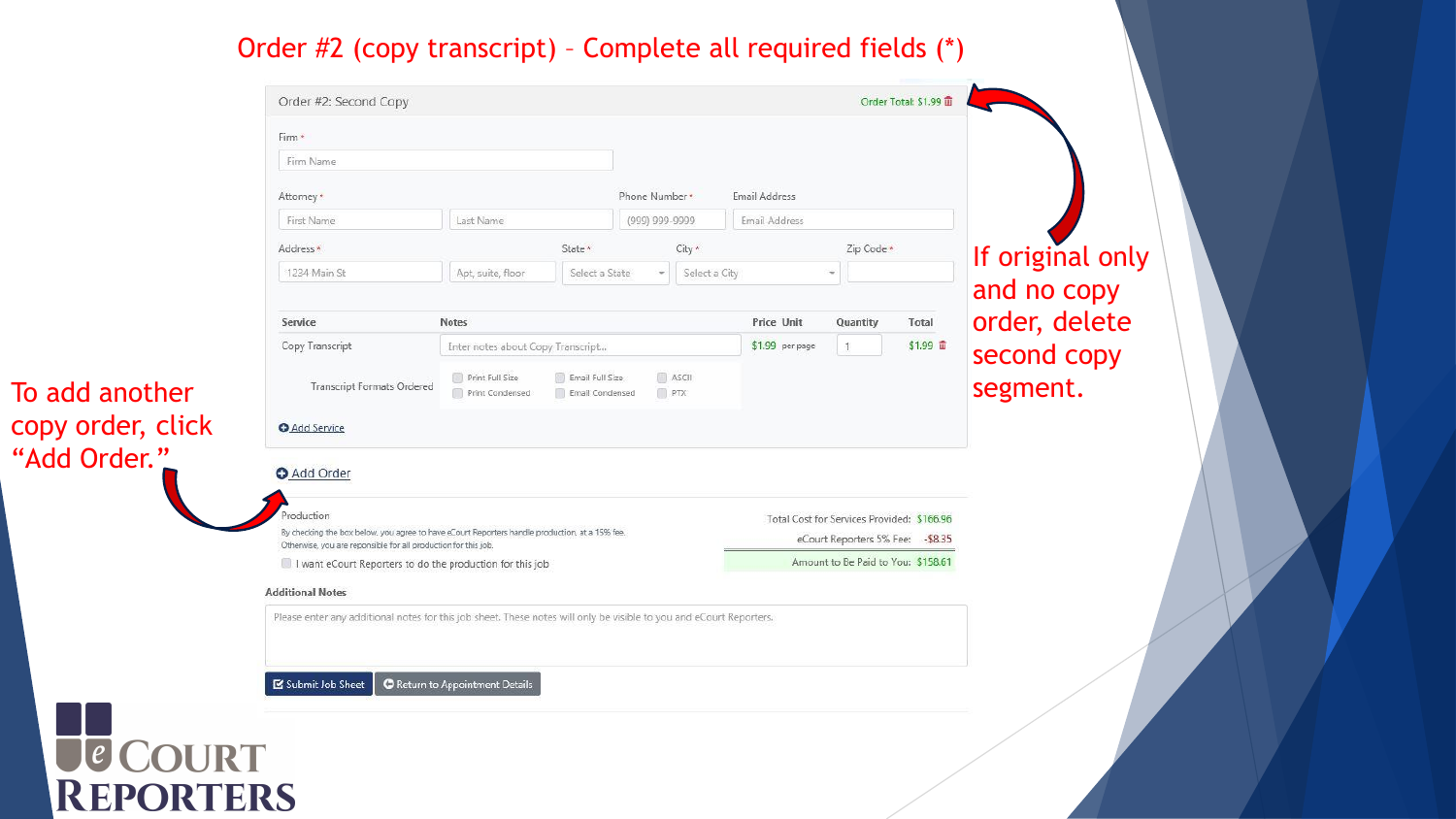## Production option when hired directly by attorney/paralegal/gov't entity.

#### (This option is not available when scheduled by a court reporting firm or agency.)



Submit Job Sheet Return to Appointment Details

## Amount invoiced to schedulers. Accurate information is crucial to ensure your correct pay!

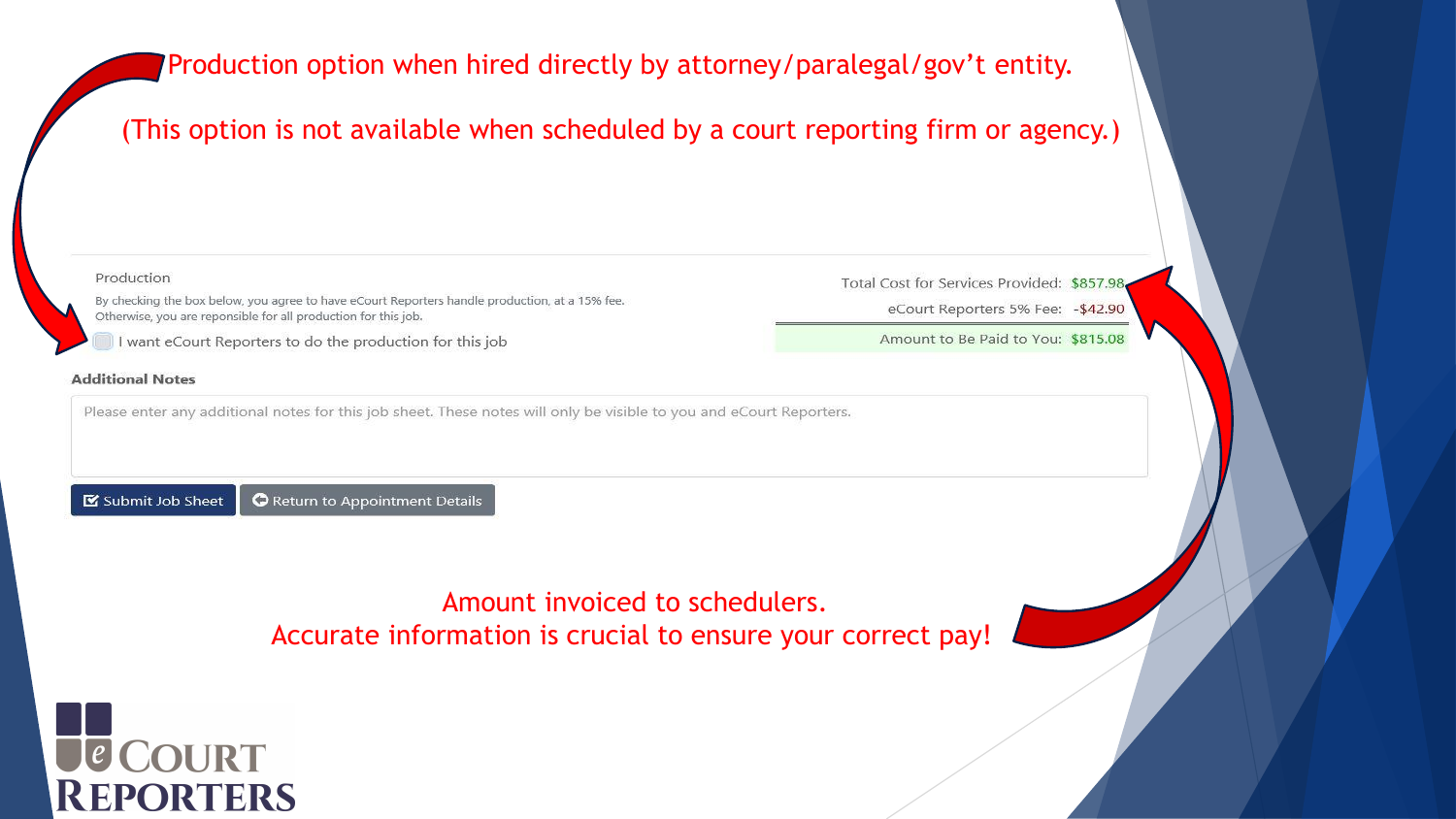Check box to choose eCourt Reporters to do production of transcript.

#### Note: When box is checked, production fee is generated.



Please enter any additional notes for this job sheet. These notes will only be visible to you and eCourt Reporters.

Submit Job Sheet Return to Appointment Details



Total Cost for Services Provided: \$857.98 eCourt Reporters 15% Production Fee: - \$128.70 eCourt Reporters 5% Fee: - \$42.90

Amount to Be Paid to You: \$686.38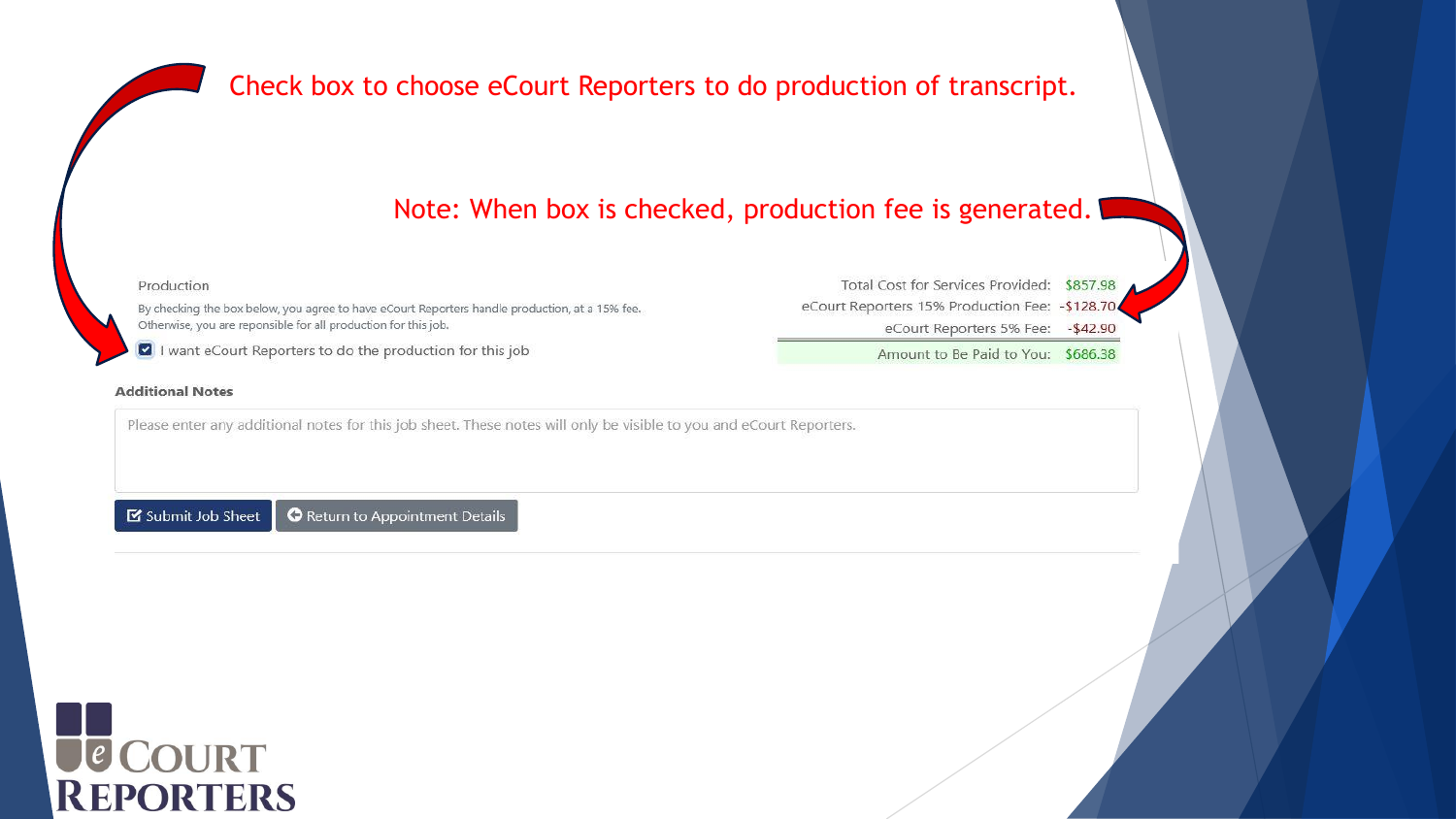#### Add any additional information that is associated with the assignment.

#### Production

By checking the box below, you agree to have eCourt Reporters handle production, at a 15% fee. Otherwise, you are reponsible for all production for this job.

I want eCourt Reporters to do the production for this job

#### **Additional Notes**

Total Cost for Services Provided: \$857.98 eCourt Reporters 15% Production Fee: - \$128.70 eCourt Reporters 5% Fee: - \$42.90

Amount to Be Paid to You: \$686.38

Please enter any additional notes for this job sheet. These notes will only be visible to you and eCourt Reporters.

Return to Appointment Details Submit Job Sheet

## Click "Submit Job Sheet."

#### An acknowledgement box appears to verify production selection.



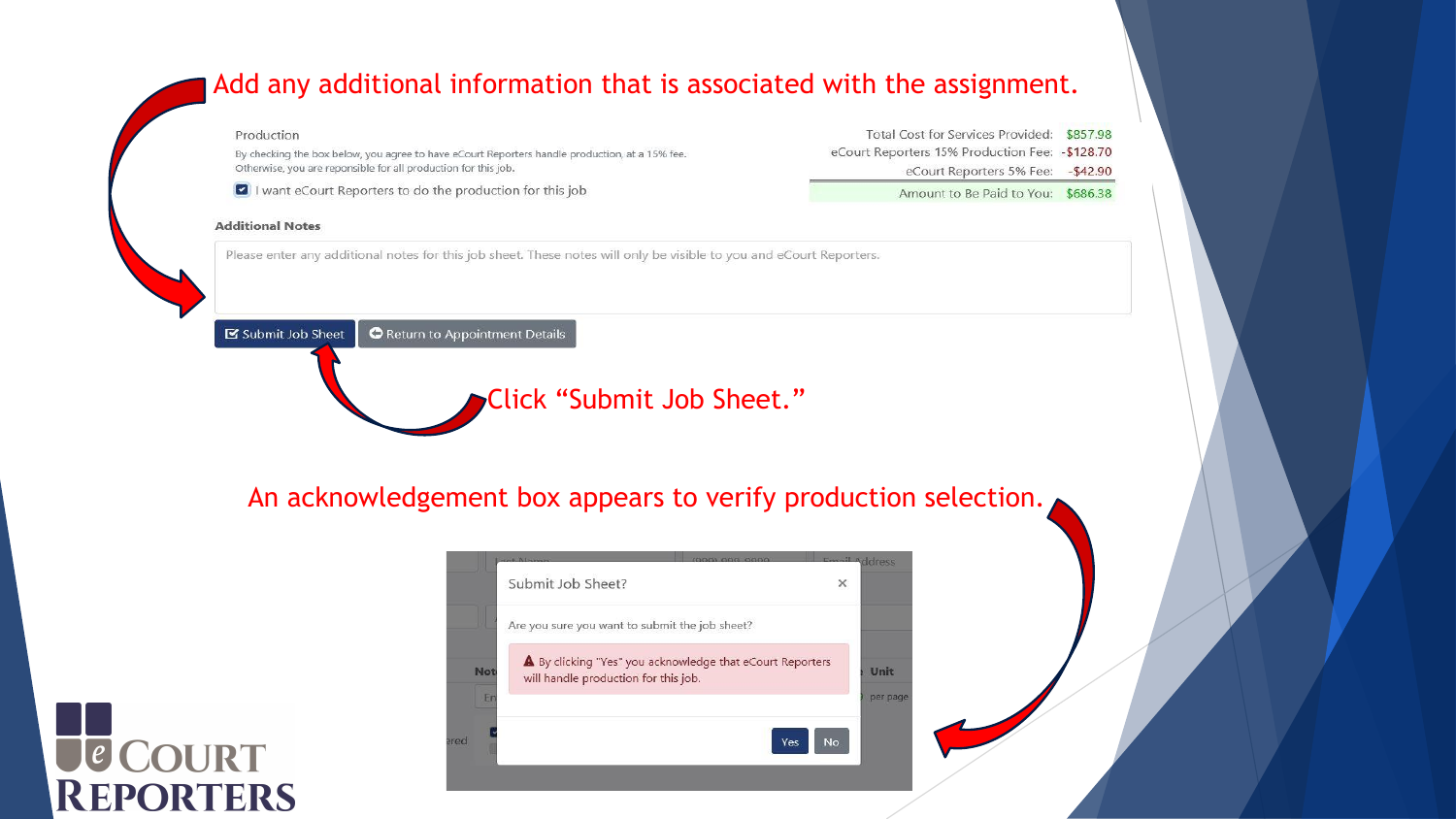An email will be instantly sent for a successfully submitted job sheet.

NOTE: If you did not receive an email, your submission was not completed! Verify that ALL required fields have been completed.



Hello Sample,

Your job sheet for the appointment below was successfully submitted.

Date: Friday, March 22, 2019

Times: 10:00 AM - 3:00 PM Central Daylight Time

eCourt Reporters Administrators will review the submission, invoice the ordering attorney(s), and contact you to send payment.

Please visit the appointment job sheet if you would like to review.

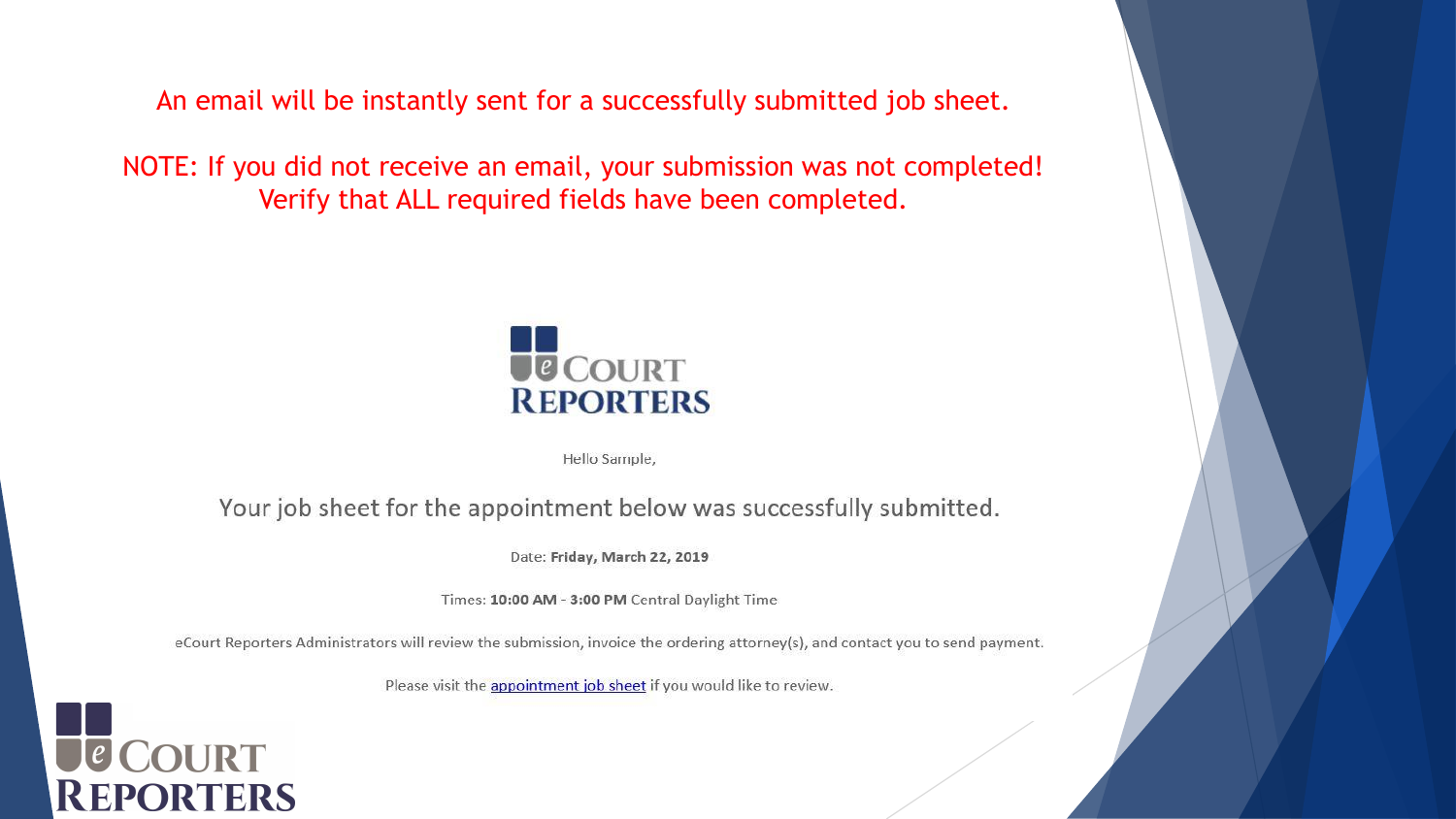

Lug Sample

Job ID

#### **Submitted Job Sheet**



#### Deponents

**Add a note in the modal that pops up and when you're done, click "Add Correction Note." Your note then appears at the bottom of the Job Submission Sheet and eCourt Reporters will make the correction for you.**

| <b>JU COURT</b><br><b>REPORTER</b>        | Correct Job Sheet                                                          | $\times$                             | Lug Sample       |
|-------------------------------------------|----------------------------------------------------------------------------|--------------------------------------|------------------|
|                                           | Correction notes                                                           |                                      | $\ln h$ $\Omega$ |
| Submitted                                 |                                                                            |                                      |                  |
| For this job, the fol                     |                                                                            |                                      |                  |
|                                           |                                                                            | <b>Add Correction Note</b><br>Cancel |                  |
|                                           | If you made an error in your submission form, you can submit a correction. |                                      |                  |
| $\blacktriangleright$ Submit a correction |                                                                            |                                      |                  |
| <b>Appointment Details</b>                |                                                                            |                                      |                  |
| <b>Requested Date/Time</b>                | Tuesday, October 5, 2021 from 8:00 AM to 9:00 AM Central Daylight Time     |                                      |                  |
| <b>Actual Date/Time</b>                   | Tuesday, October 5, 2021 from 8:00 AM to 9:00 AM Central Daylight Time     |                                      |                  |
| With                                      | eCourt Reporters Office, eCourt Reporters                                  |                                      |                  |
| Location                                  | Testing, 123 test, Burlington, WI 53105                                    |                                      |                  |

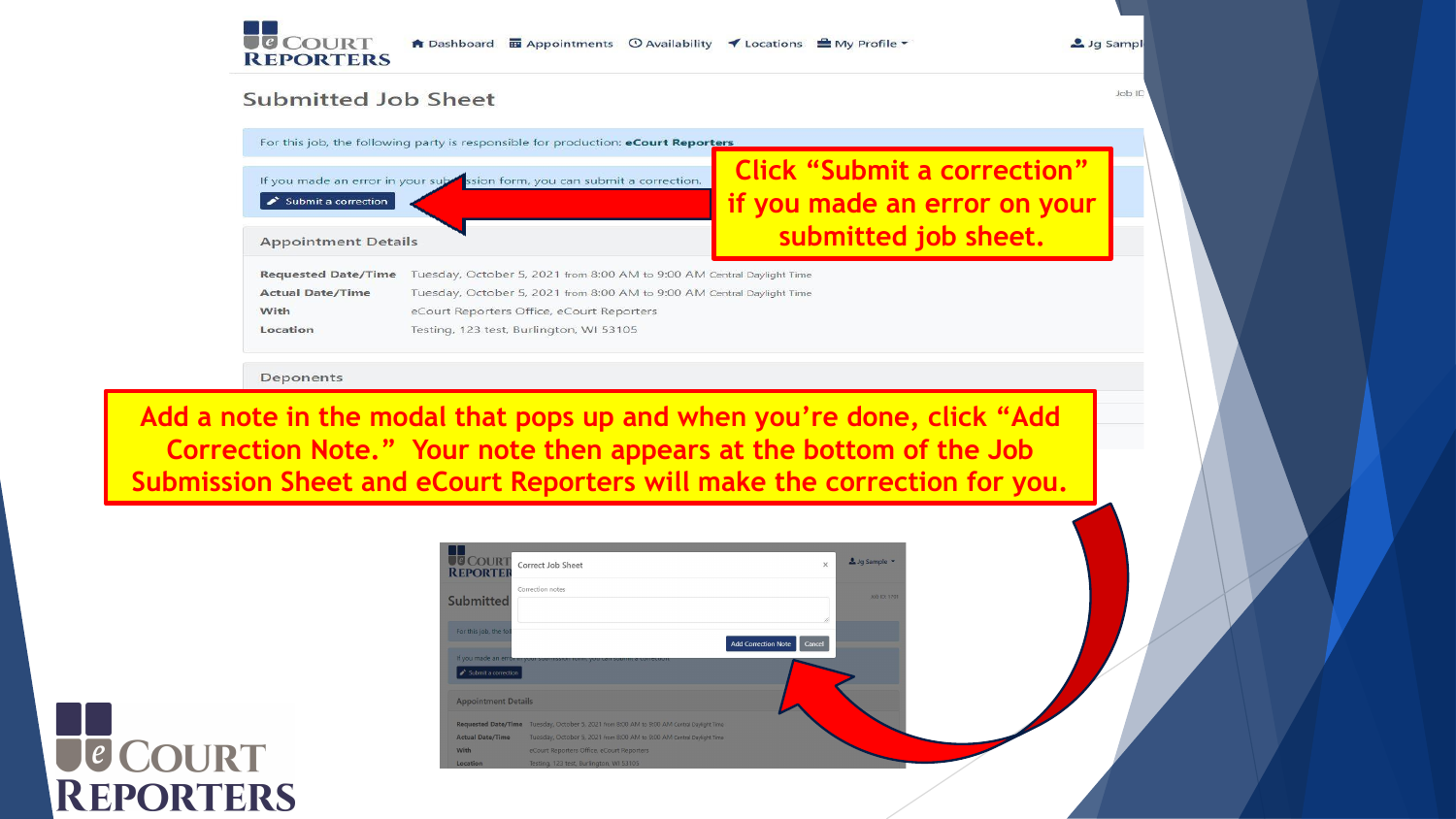#### BEST PRACTICES:

- 1) Upload ASCII, txt, signed certification page, exhibits, etc.
- 2) Verify all required fields are completed.
- 3) Be sure individual deponents are added.
- 4) Add any additional services, for example, realtime and roughs.
- 5) Verify all orders. The number of orders must match the number of copy orders to ensure accurate invoicing.
- 6) Be precise with job details. (Invoices generate automatically, precise information ensures correct compensation!)